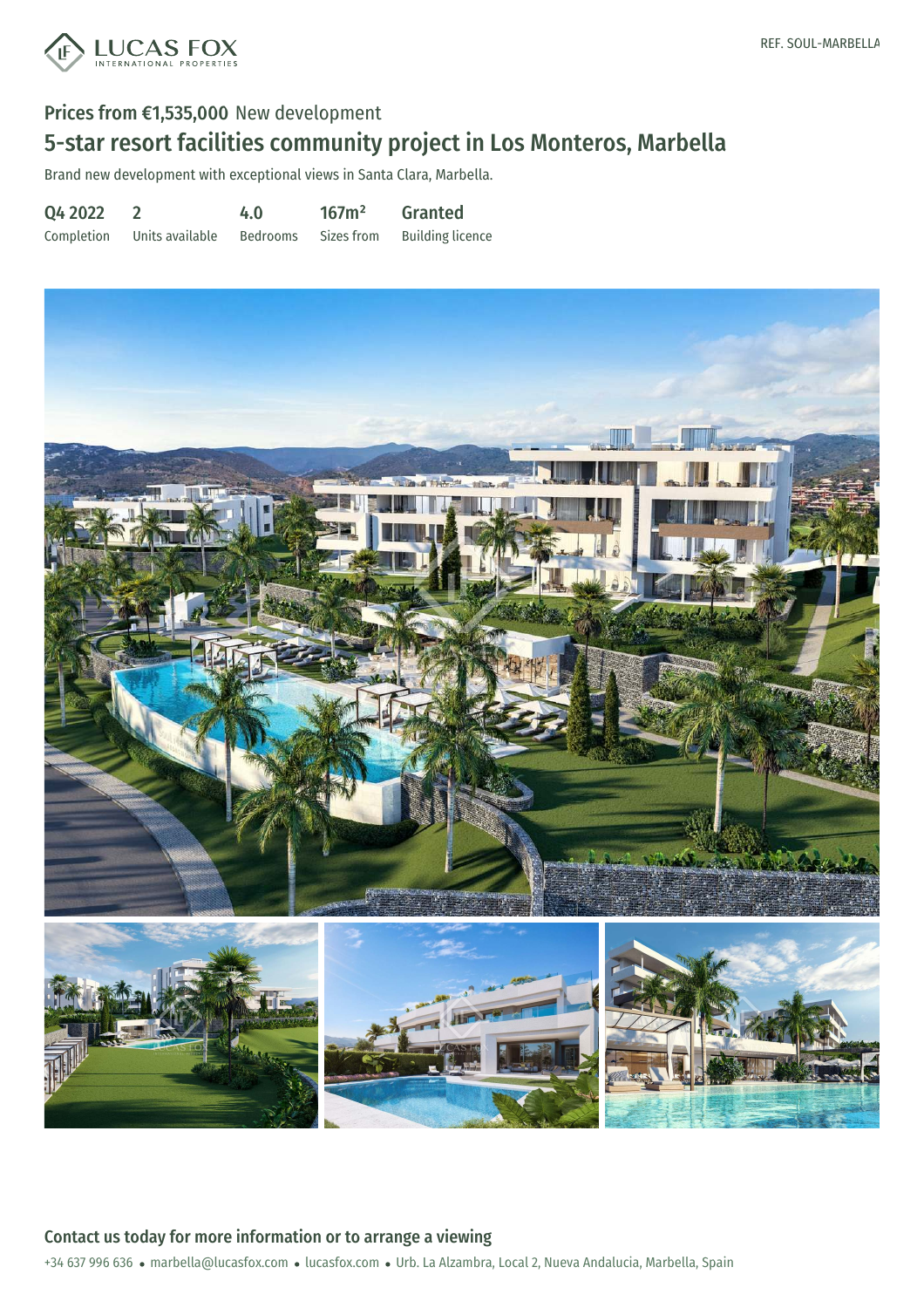

## 5-star resort facilities community project in Los Monteros, Marbella

Brand new development with exceptional views in Santa Clara, Marbella.

Q4 2022 Completion  $\mathfrak{p}$ Units available 4.0 Bedrooms 167m² Sizes from Granted Building licence

#### **OVERVIEW**

## Beautiful apartments, penthouses, semi-detached houses and villas in Santa Clara Golf, Marbella.

Brand new development in Santa Clara Golf offering beautiful apartments, penthouses, semi-detached houses and villas, all set on a spectacular plot of 120,000m². The entire development is divided into 5 phases: phase 1 includes 42 residences (28 apartments from 170m2, 12 semi-detached and 2 detached villas).

Each villa has a private garden and the beautiful penthouse apartments boast private pools. Terraces and porches provide the perfect space to dine and relax outdoors in the company of family and friends.

5-star resort facilities include 5 swimming pools, of which the central pool boasts an impressive 30m pool edge with cascade feature, a fully equipped gym with top-ofthe-range equipment, spa, onsite cafe-bar, co-working area, electric vehicle recharging service and a host of concierge services. Landscaped gardens surrounding the villas feature a selection of aromatic plants and offer outstanding views across the golf course and of the Mediterranean Sea beyond.

An incredible development designed by Gonzalez & Jacobsen architects, every detail has been carefully planned to achieve a well-balanced atmosphere in a gated community with controlled access and perimeter fencing.

#### **Highlights**

- A variety of property types available
- Spectacular terraces and porches
- 5-star resort facilities including pools and gym
- Front line golf course [location](mailto:marbella@lucasfox.com)
- Beautiful golf and sea views  $\bullet$



[lucasfox.com/go/soul-marbella](https://www.lucasfox.com/go/soul-marbella)

The specifics of this development are subject to change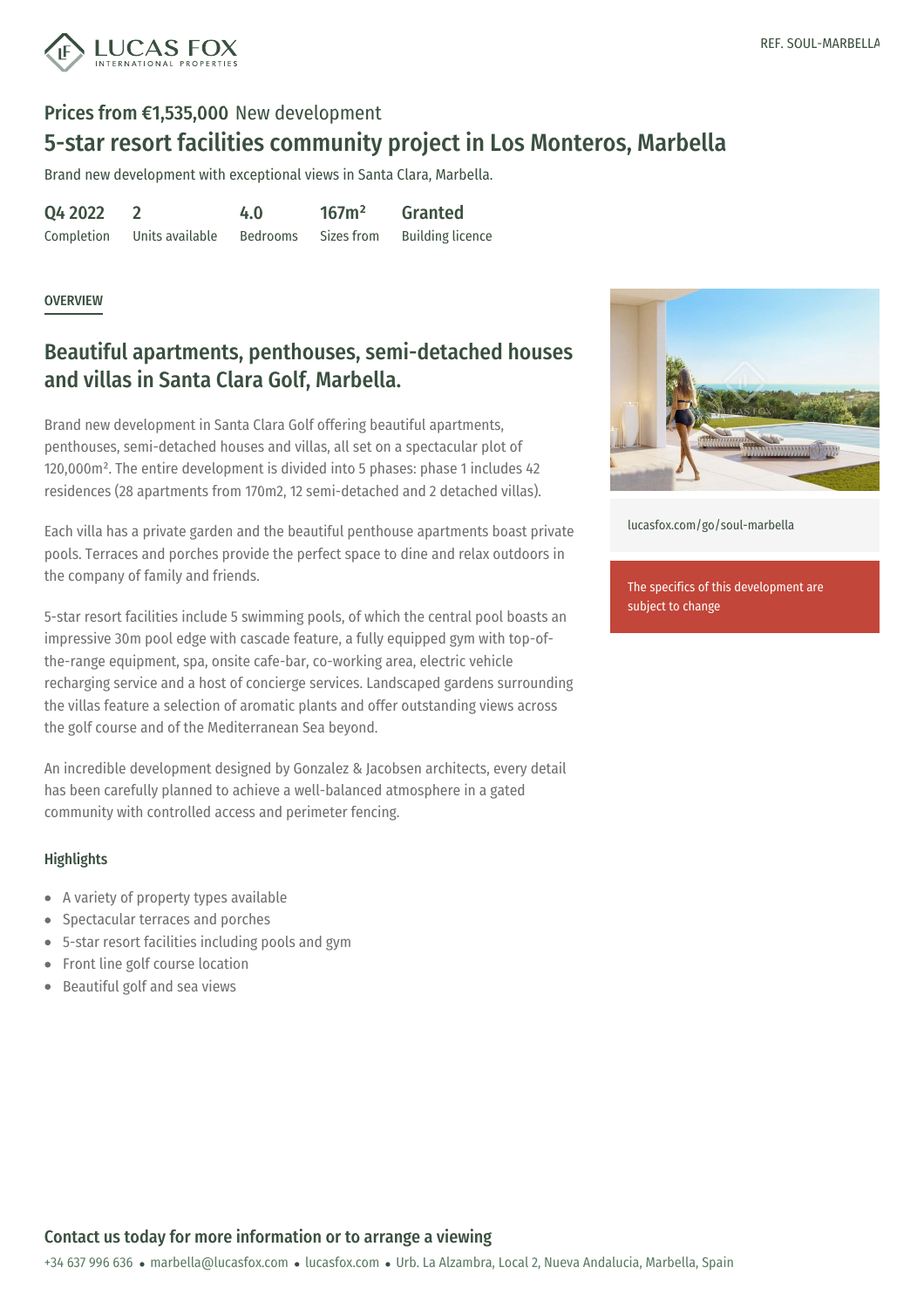

# 5-star resort facilities community project in Los Monteros, Marbella

Brand new development with exceptional views in Santa Clara, Marbella.

| Q4 2022    |                 | 4.0      | 167m <sup>2</sup> | <b>Granted</b>          |
|------------|-----------------|----------|-------------------|-------------------------|
| Completion | Units available | Bedrooms | Sizes from        | <b>Building licence</b> |

#### UNITS IN THIS DEVELOPMENT

| <b>Type</b>   | <b>Status</b> | <b>Floor</b> | <b>Distribution</b>    | <b>Size</b>                                   | Rental yield |
|---------------|---------------|--------------|------------------------|-----------------------------------------------|--------------|
| House / Villa | Sold          | n/a          | 4 Bedrooms 4 Bathrooms | 249m <sup>2</sup> , Terrace 226m <sup>2</sup> |              |
| Apartment     | €1,535,000    | n/a          | 4 Bedrooms 2 Bathrooms | 295m <sup>2</sup> , Terrace 149m <sup>2</sup> |              |